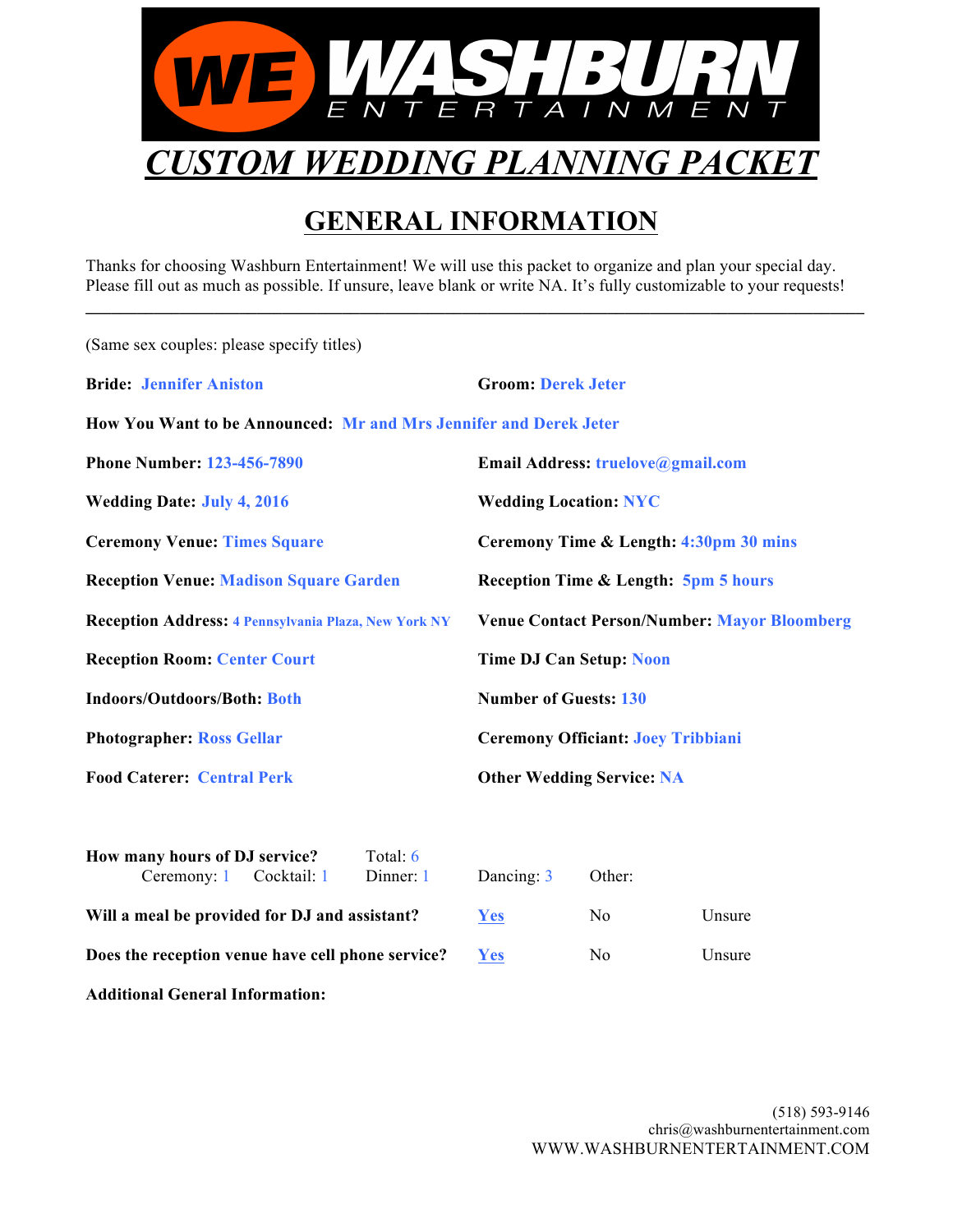| R T A I N M E N<br>E                                                                                                                                                                                                                                                                                                             |
|----------------------------------------------------------------------------------------------------------------------------------------------------------------------------------------------------------------------------------------------------------------------------------------------------------------------------------|
| <b>BRIDAL PARTY INTRODUCTIONS</b>                                                                                                                                                                                                                                                                                                |
| (Listed in order of typical reception introductions but use blank line to designate changes)<br>(Please include: how you want to be announced, phonetic spellings, titles, what bride's last name will be)<br>(Note separately if pairing is different than listed. Ex: flower girl w/mother, uneven numbers, extra person etc.) |
| <b>Flower Girl &amp; Ring Bearer: Bella Swan and Harry Potter</b>                                                                                                                                                                                                                                                                |
| <b>Bridesmaid &amp; Groomsman: Phoebe Buffat (Boo-fay) and Bill Clinton</b>                                                                                                                                                                                                                                                      |
| Bridesmaid & Groomsman: Jessica Alba and Michael Jordan                                                                                                                                                                                                                                                                          |
| <b>Bridesmaid &amp; Groomsman: Britney Spears and Tiger Woods</b>                                                                                                                                                                                                                                                                |
| <b>Bridesmaid &amp; Groomsman: Betty Crocker and Dave Thomas</b><br>$\Delta$                                                                                                                                                                                                                                                     |
| <b>Bridesmaid &amp; Groomsman:</b>                                                                                                                                                                                                                                                                                               |
| <b>Bridesmaid &amp; Groomsman:</b>                                                                                                                                                                                                                                                                                               |
| <b>Bridesmaid &amp; Groomsman:</b>                                                                                                                                                                                                                                                                                               |
| 6 Maid/Matron of Honor & Best Man: Courtney Cox and Tom Brady                                                                                                                                                                                                                                                                    |
| <b>7</b> Parent(s) of the Groom: Mr and Mrs Jack and Diane Jeter                                                                                                                                                                                                                                                                 |
| Parent(s) of the Groom (2):                                                                                                                                                                                                                                                                                                      |
| 8 Parent(s) of the Bride: Mr and Mrs Sonny and Cher Aniston                                                                                                                                                                                                                                                                      |
| Parent(s) of the Bride (2):                                                                                                                                                                                                                                                                                                      |
| LAST BRIDE & GROOM: Mr and Mrs Jennifer and Derek Jeter                                                                                                                                                                                                                                                                          |
| Other:                                                                                                                                                                                                                                                                                                                           |

**Additional Bridal Party Information:**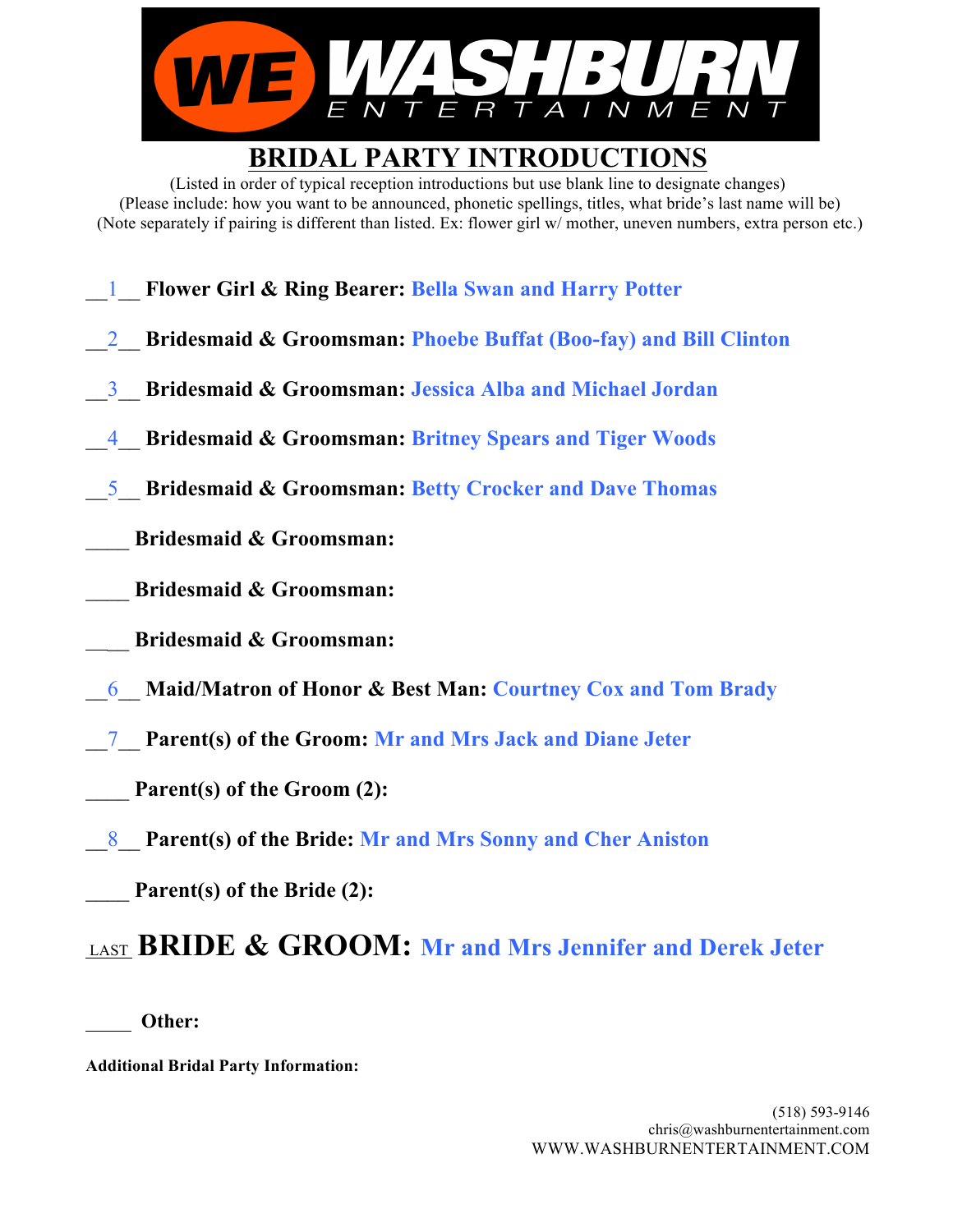

## **TIMELINE & EVENTS**

(Listed in order of what I find flows smoothly and works best. Use blank line to designate changes. Customizable) **(For Time Use: BD**-Before Dinner, **DD**-During Dinner, **RAD**-Right After Dinner, **AD**-After Dinner)

| <b>Ceremony Start:</b>           | $4:30 \text{ pm}$             |
|----------------------------------|-------------------------------|
| <b>Cocktail Hour:</b>            | $5 \text{ pm}$                |
| <b>Bridal Party Intros: 6 pm</b> |                               |
| <b>Dinner Served:</b>            | $6:15$ pm                     |
| <b>Dance Music:</b>              | $7:30$ pm                     |
| <b>Music End Time:</b>           | 9:45 pm (must be out by 10pm) |

| <b>Bridal Party Intros:</b>                         | Yes or No        |                          | Time: BD 6:00 Bridal Party Song: Party Rock Anthem<br>B&G Song: Yeah! |
|-----------------------------------------------------|------------------|--------------------------|-----------------------------------------------------------------------|
| <b>First Dance:</b><br>$\mathbf{2}$                 | Yes or No        |                          | Time: BD 6:05 Song: All of Me                                         |
| $\textbf{Toast}(s):$<br>$3 -$                       | Yes or No        |                          | Time: BD 6:10 By: Best man, Maid of Honor                             |
| <b>NA</b> Blessing:                                 | Yes or No        | Time:                    | By:                                                                   |
| <b>Bride &amp; Father Dance:</b> Yes or No<br>4     |                  |                          | Time: RAD 7:15 Song: Butterfly Kisses                                 |
| Groom & Mother Dance: Yes or No<br>5.               |                  |                          | Time: RAD 7:18 Song: Unforgettable                                    |
| <b>Cake Cutting:</b><br>6                           | Yes or No        |                          | Time: AD 7:45 Song: How Sweet It Is To be in Love by You              |
| 7 Wedding Shoe Game:                                | <b>Yes</b> or No | Time: $AD$ 7:50 Song: NA |                                                                       |
| <b>NA</b> Bouquet Toss:                             | Yes or No        | Time:                    | Song:                                                                 |
| Garter Removal & Toss: Yes or No Time:<br><b>NA</b> |                  |                          | Song:                                                                 |
| <b>NA</b> Dollar Dance:                             | Yes or No        | Time:                    | Song $(s)$ :                                                          |
| <b>Generation Dance:</b><br>8                       | Yes or No        | Time: AD?                | Song(s): Wonderful Tonight                                            |
| <b>Last Dance:</b><br>9<br>*Everyone or Just B&G?   | Yes or No        | Time: 9:30               | Song: New York New York                                               |

**Additional Timeline Information:**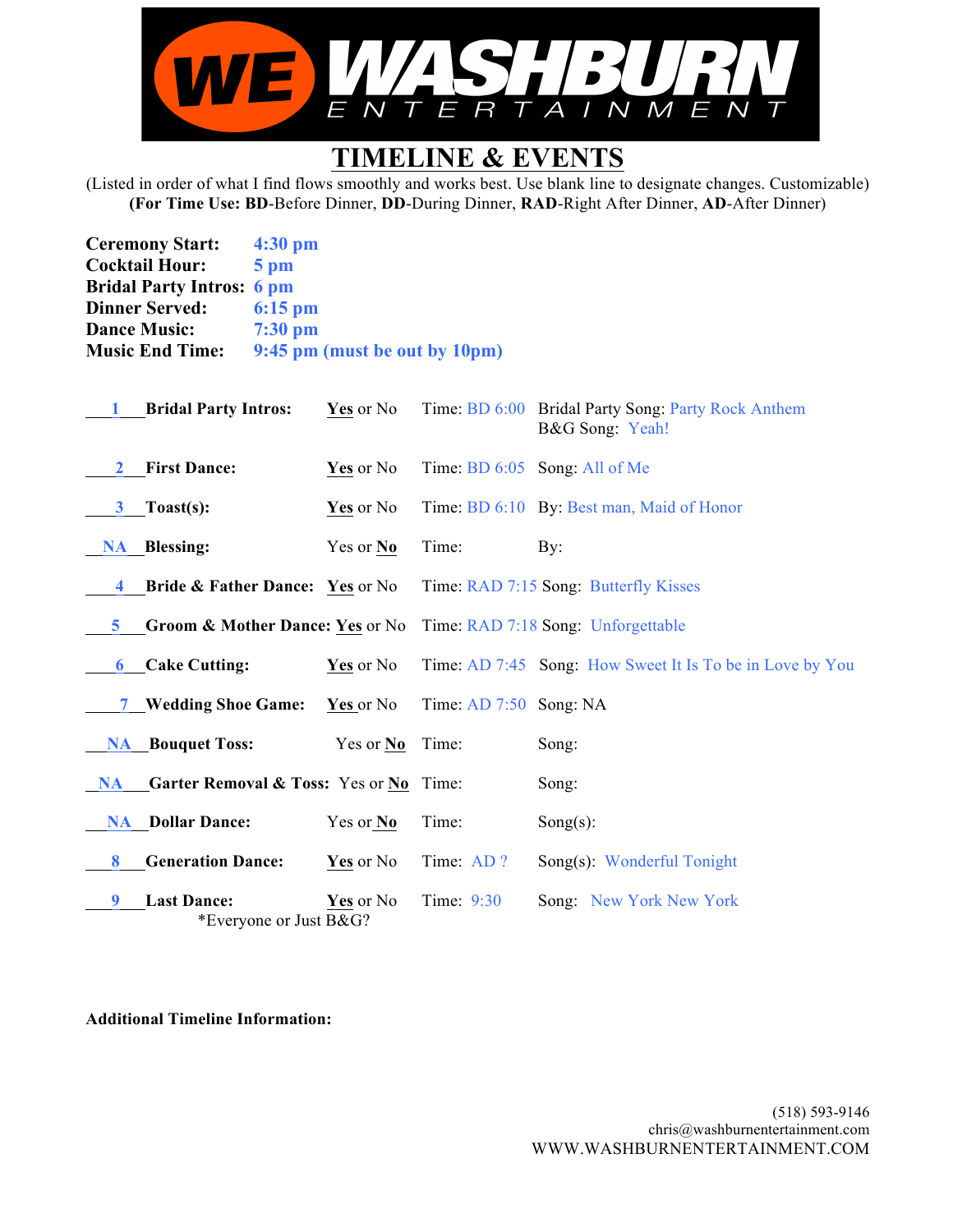

### **MUSIC INFORMATION**

\*Remember the reception is for the guests' entertainment as well and even though you may not like a certain song like the Cha Cha Slide or Cupid Shuffle, if will get people dancing and having a good time! I understand most weddings have a wide age range and I play music that appeals to all generations. Usually I begin dancing with older and classic songs that everyone enjoys and then transition into more modern music depending on what the crowd is feeling. I've never had problems getting people to dance and we can discuss your requests. I'll never play vulgar or unedited songs unless instructed to do so.

### **In a couple sentences, describe the general atmosphere and music you would like?**

| A good mix of older songs for the parents/grandparents and fun modern |  |
|-----------------------------------------------------------------------|--|
| Music that the younger crowd will dance to all night!                 |  |

| <b>Can the DJ Take Requests?</b> (Doesn't guarantee play) |                   | <b>Yes</b>    | No. |
|-----------------------------------------------------------|-------------------|---------------|-----|
| <b>Music Must Be:</b>                                     | Clean Radio Edits | No Censorship |     |

#### **Please rate your preference for the following music:**

| <b>GENRE</b>             | A LOT | <b>SOME</b> | <b>A LITTLE</b> | <b>NONE</b> |
|--------------------------|-------|-------------|-----------------|-------------|
| Top 40 Dance & Pop       | X     |             |                 |             |
| Hip Hop & Rap            | X     |             |                 |             |
| Country                  |       | X           |                 |             |
| <b>Classic Rock</b>      |       | X           |                 |             |
| <b>R&amp;B/Slow Jams</b> |       |             | X               |             |
| Latin/Spanish/Reggaeton  |       |             | X               |             |
| 50's & 60's              |       |             | $\mathbf X$     |             |
| 70's & 80's              |       | X           |                 |             |
| 90's & 2000's            | X     |             |                 |             |
| Other                    |       |             |                 |             |
| Other                    |       |             |                 |             |

### **(\*\*\*General or specific requests or leave it up to my expertise and experience\*\*\*) (\*\*\*Music I usually play in italics\*\*\*)**

### **Cocktail Hour Music Requests:**

*\*Billy Joel, Hall & Oates, Frank Sinatra, Elton John, Tony Bennett, Temptations, Sam Smith, John Legend* **-Sounds good to us**

### **Dinner Music Requests:**

*\*Light Jazz or Instrumental*  **-Jazz**